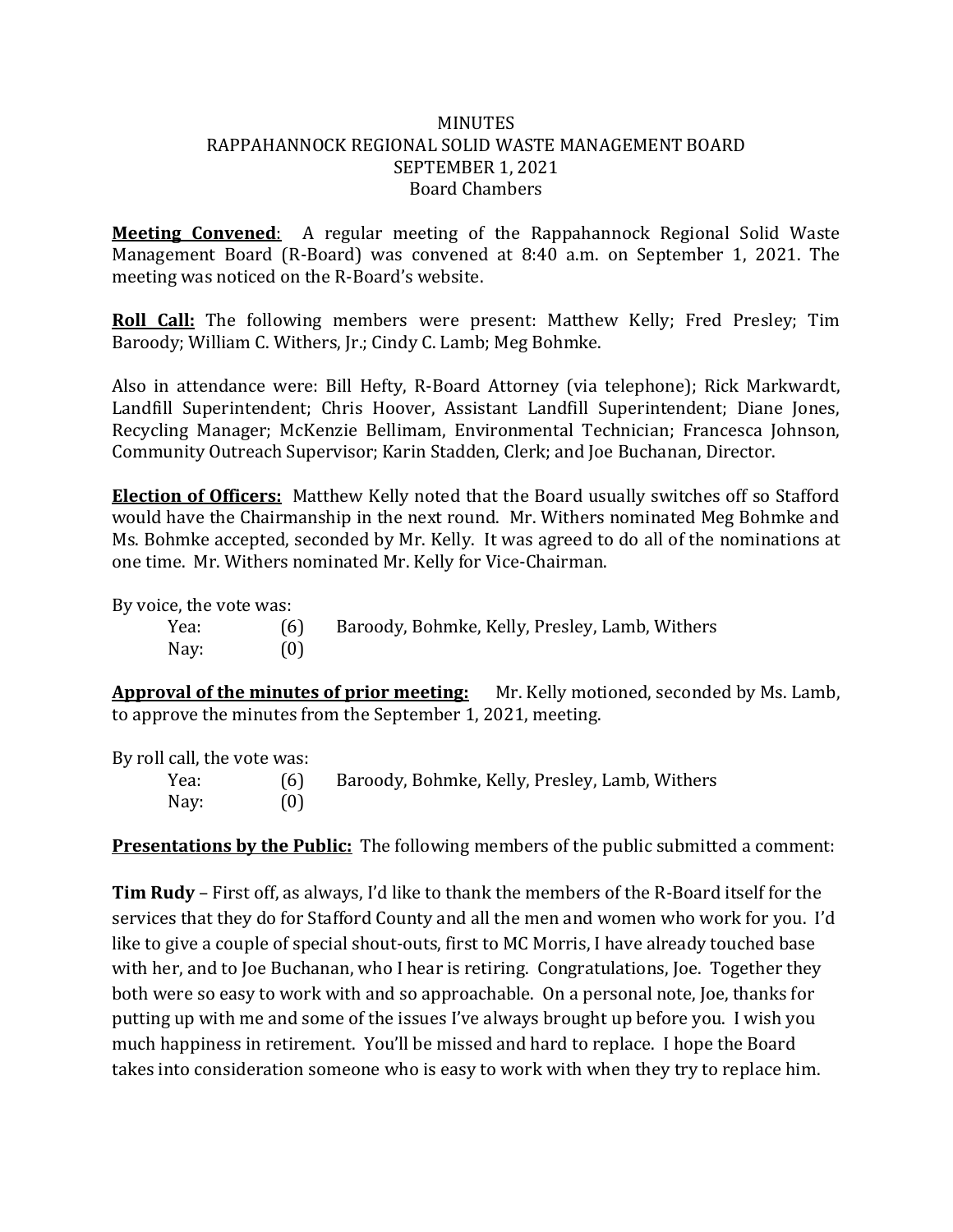I've been asked by three separate people that mostly use the Belman Center to give a shoutout and a pat on the back to one of the employees down there, Danny McCary, to paraphrase "he has always been so helpful and friendly." Reading the message that was with an accompanying picture of a sign that he created down there: "[H]e takes pride in his works and keeps that place immaculate. Takes time to interact with every customer and is always willing to help unload items."

The only real issue for improvement that I have to talk to you about is the trailer issue again. It seems as though they are taking up took much time and space at both of the landfill areas and I'd to see us maybe work on that in the coming months to make it easier for the individual customers and users of the landfill.

### **Presentations by the R-Board:**

Mr. Kelly: I just want to take the opportunity to say, MC and Joe, you guys absolutely just hit the ground running and have really turned things around in the time that you have been here. It has been amazing to watch what you have been able to accomplish in the time you have been here and what MC has done to really put the R-Board out there and its now something everybody seems to know what it is and where it is going, so you guys will be sorely missed and we've got quite a job ahead of us trying to find your replacements, so kudos, enjoy your retirement and grandkids in the Carolinas and don't be a stranger. Check in every now and then, we'd appreciate it.

Mr. Presley: Just briefly on that note, I'd like to provide you all with the estimated timeline for that hiring process. I did ask our HR Director, Shannon Wagner, to put something together. She spoke with our Executive Recruitment Consultant and provided this rough timeline. [Handed out printed material] I'll tell you that I'm going to work very hard to shave weeks off of this, particularly off the front end as the recruitment brochure shouldn't need too much work. We worked on that not too long ago, so we are going to try to shave some time off of this and look to hire at the end of November, early December at the latest. Right now, this is the rough timeline provided by the Consultant and we will be working with them over the next week or so refine this timeline; but just to give you all a head's up on what the process is and how we will be moving forward, I just wanted to provide that to you all.

Ms. Bohmke: The only thing I would like to mention is like Mr. Kelly said, Joe, you have really made a difference and I agree with Mr. Rudy, you have been very approachable when I have had complaints in my District, and you tell me to give them your cell phone number. You've been a phenomenal leader and then all the knowledge you brought is really quite phenomenal. I'm very grateful and thankful for those efforts. You have worked very hard, and I wish you the best in North Carolina.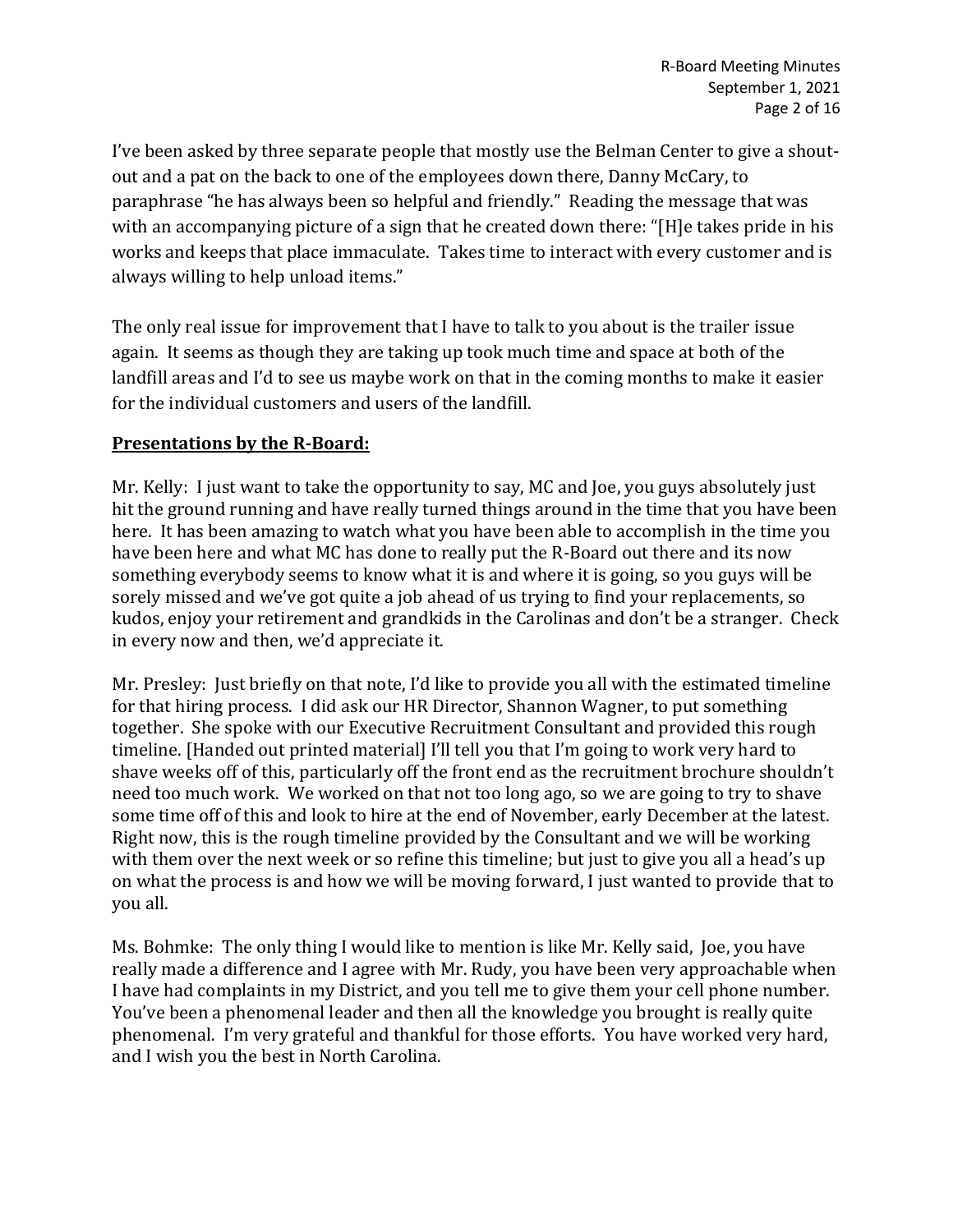Also, I want to mention, I did have a meeting with MC, she orchestrated this before she left. There are women who happen to all be in Stafford County, but there is no reason we can't include the City in this; and these are people that are all passionate about cleaning up trash. They have recognized in different parts of the County areas that need to be cleaned up. One woman is on Route 17 and another woman, Mrs. Kline, cleaned up around the memorial sign of Jessica Cheney. They have said that there is way too much trash on the roads and that people don't understand that you don't throw things out the window. These women have started an online site and they are going out and cleaning things up. There was also someone there from a state nonprofit, so they are also taking this on, it is not a part of government. They are doing this on their own right now and just trying to make our area and our region cleaner. I'm more than happy to send you a list of those people if you are interested.

### **Report of the Landfill Superintendent**: Mr. Markwardt reported on the following:

**Cell F-3 Status:** Draper Aden conducted the semi-annual flyover on the 8th of July, giving us the numbers of approximately one and one-half cubic yards of airspace remaining, and that translates to about 4.4 years of life remaining for cells F-1, F-2, and F-3 (this includes the 15% reduction for roads and berms).

**Compost:** We received a draft copy of the new permit and the fact sheet on September 16th, the staff and Draper Aden have reviewed it. We are compiling a list of questions for the DEQ, and we are going to request a phone conference to discuss these with them.

We were able to trommel some of the City's leaf compost. It produced about 2.8 tons and has been picked up by the City. We have one more pile of their leaf compost to go through which I am hoping to have on our pipe in and drying out by the end this week, so a couple of extra weeks and I should be able to trommel that and we are looking at about 2.8 tons for them.

**New Equipment**: FY22 authorized the leasing of three new pieces of equipment, 1 Excavator, 1 Dozier, and 1 Compactor from Carter Cat. The lease has gone through the County, through the R-Board attorney, and is at Carter Cat awaiting their signature to come back to us.

**Report of the Assistant Superintendent**: Good morning, Madam Chair, Members of the Board, my name is Chris Hoover, I am the Assistant Landfill Superintendent and I'm going to be going over the Staffing Report.

### **Personnel Status Update** :

**Staffing:** Currently the R-Board has a total of 29 full-time staff members and four parttime staff members. More recently we have been able to utilize the help of our Camp 21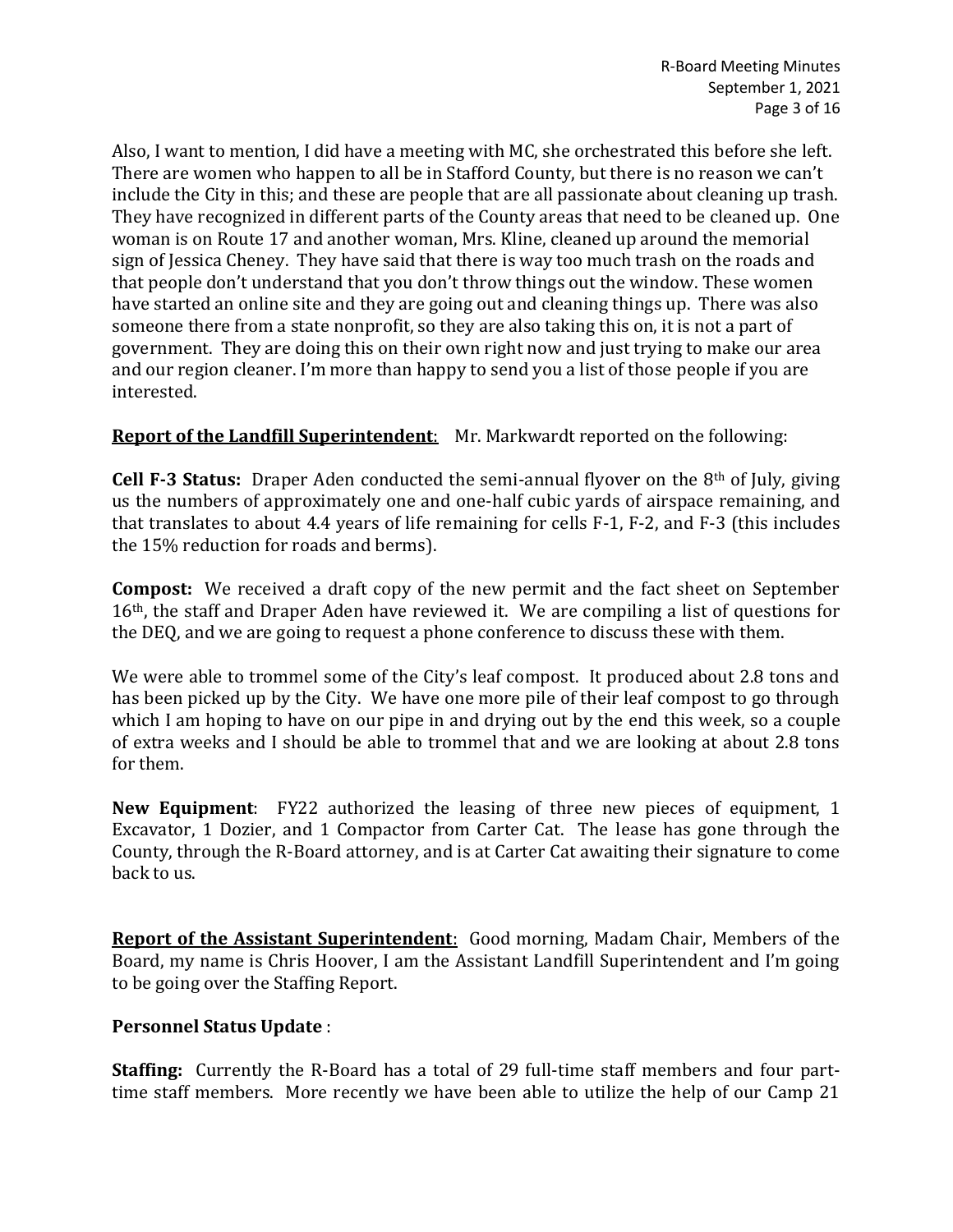Detention Center offenders and rely less on the temporary labor agencies that we have relied on in the past. The Camp 21 Detention Center does have some COVID restrictions in place and are currently sending only fully vaccinated individuals.

For employee departures, as you know, MC Morris, who was our Landfill Community Outreach Supervisor, has taken another position in the City of Fredericksburg, joining us today is Francesca Johnson. She comes to us with a bachelor's degree in media studies and a master's in advertising and remarkable job experience. We look forward to her joining the team. Her official start date will be September 7th.

During her time with us, MC developed a program that helped keep the streets of Stafford and the City of Fredericksburg clean. The R-Board wanted to ensure that this program continued and have hired an outside administrator, Joyce Brent, to keep up with that. Currently she is working with over 50 probationers to pick up litter around the streets of Stafford County and the City of Fredericksburg.

Two additional departures, John Becker, Landfill Community Center Manager, and Adam True, Landfill Maintenance Worker left in the month of August. We have been able to fill one of those positions so far, Landfill Maintenance Worker, and starting September 7th as well.

Also, Joe has been a great mentor to all of us at the landfill and he will surely be missed and hard to replace.

**Training:** For training and career development we have continued to monitor our COVID 19 protocols and have reinstituted wearing masks inside our buildings unless we are in our own individual office space. Staff has also continued to work on Cornerstone and do the free training programs that are offered there.

MacKenzie Bellimam attained certification as a Stormwater Program Administrator with the Virginia DEQ.

I am pleased to announce that Parks, Recreation and Community Facilities had their first in-person safety meeting since the pandemic began and we were able to send six of our staff members there. It was presented by the Stafford County Emergency Management Department and now all six of those staff members are trained and certified in Stop the Bleed training.

**Accolades:** Pictured in your packet is Mark Ward. He supervised the construction of some boxes made by a local Scout Troop and those boxes over the years have recycled hundreds of pounds of electronic devices preventing these items from being discarded in the landfill.

Diane Jones has worked with a local group to increase the amount of recyclable material we take in for electronics. Diane will address that, but I wanted to thank both of them for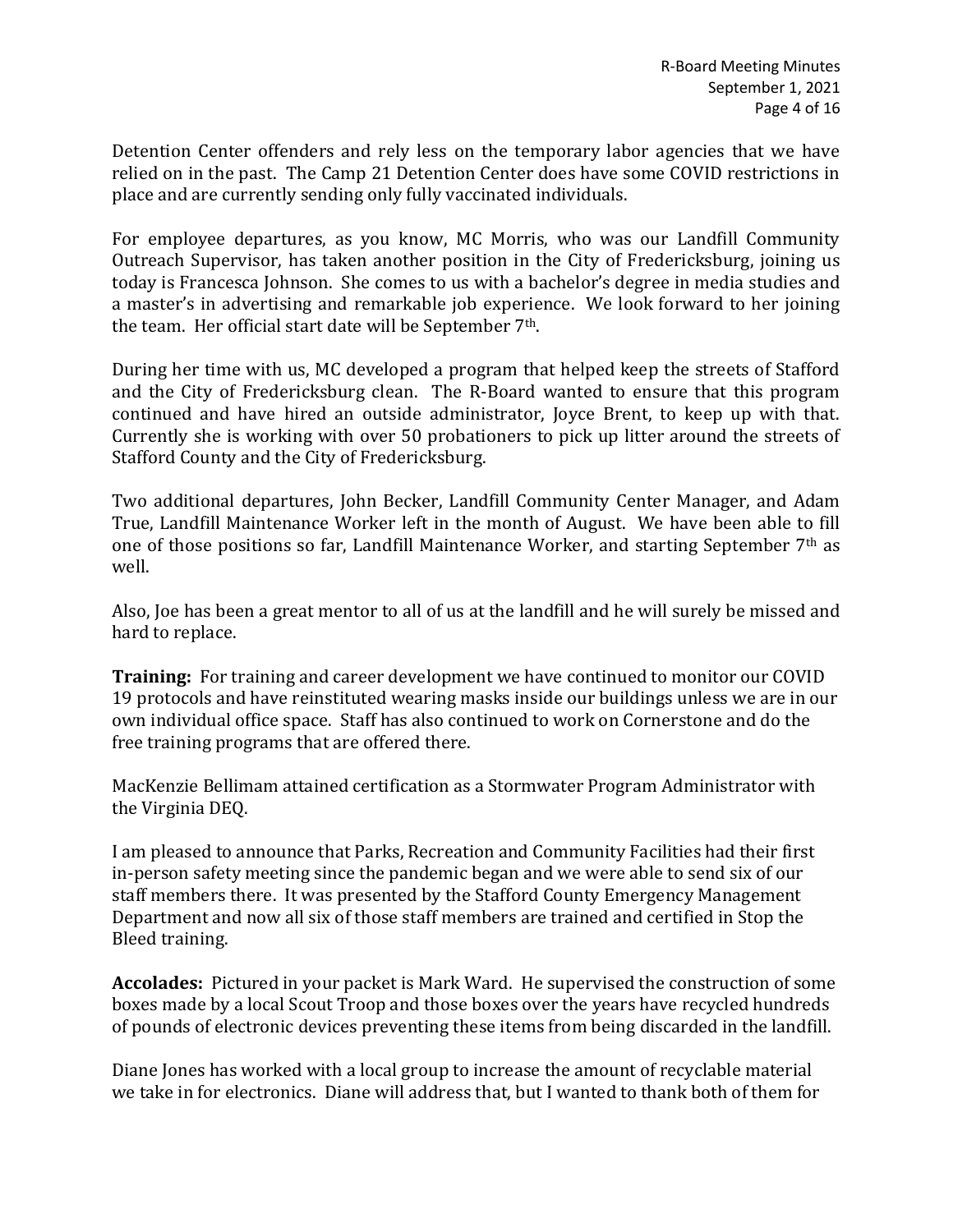continuing to find new ways to recycle and repurpose these items and keeping them out of the landfill.

**Environmental Compliance:** Good morning my name is MacKenzie and I'll presenting the Environmental Compliance Report.

We had a DEQ compliance inspection in late June. The DEQ inspector noted areas of exposed waste and rills, thus issuing a deficiency letter. The Board corrected those deficiencies of noncompliance in a timely manner and DEQ approved the execution.

Update on the Consent Orders regarding the State Water Law regarding the wetland detrimation. The R-Board has worked with RES (Resource Environmental Services) to amend and restore areas of destabilized wetlands. Trees and grass have been planted in those efforts as well as stabilizing our soil stockpile which sits upstream of that discharge area. In addition, the civil charge of \$39,000 was paid in full at the end of July.

Regarding the Solid Waste Management Board Consent Oder, we are currently in a probationary period until the end of December with DEQ to monitor all issues regarding exposed waste and rills. In addition, the charge of \$11,375 was paid in full at the beginning of September, which was actually paid last week, in August. In those efforts we have actually brought in 6,000 tons of topsoil to help stabilize the slope areas. The soil that is on our site is ridden with acid sulfate properties, which means that grass will not grow in those areas because the chemistry qualities. To rectify that, Chris Hoover has been working extremely well with local contractors and construction builders to bring in that soil and establish a really good area for vegetative growth.

We conducted our semi-annual storm water monitoring where we collected samples from our outfalls for our discharge monitoring required by the state.

Lastly, an update on Draper Aden. As stated in the Superintendent's report, Draper Aden conducted a flyover of our facility. Another point is that our groundwater monitoring system has entered an alternative source demonstration at the request of Draper Aden due to monitoring concerns of the groundwater. We are still waiting to hear back from DEQ about this monitoring period. Lastly, Draper Aden conducted a walkthrough of the facility to address concerns about our gas emissions on site, which will then help with our Title V permit required by the state. Thank you.

Ms. Lamb inquired as to the alternative source demonstration and Ms. Bellimam explained that the alternative source demonstration is done in efforts to identify areas of significant increases in certain parameters and monitoring the area.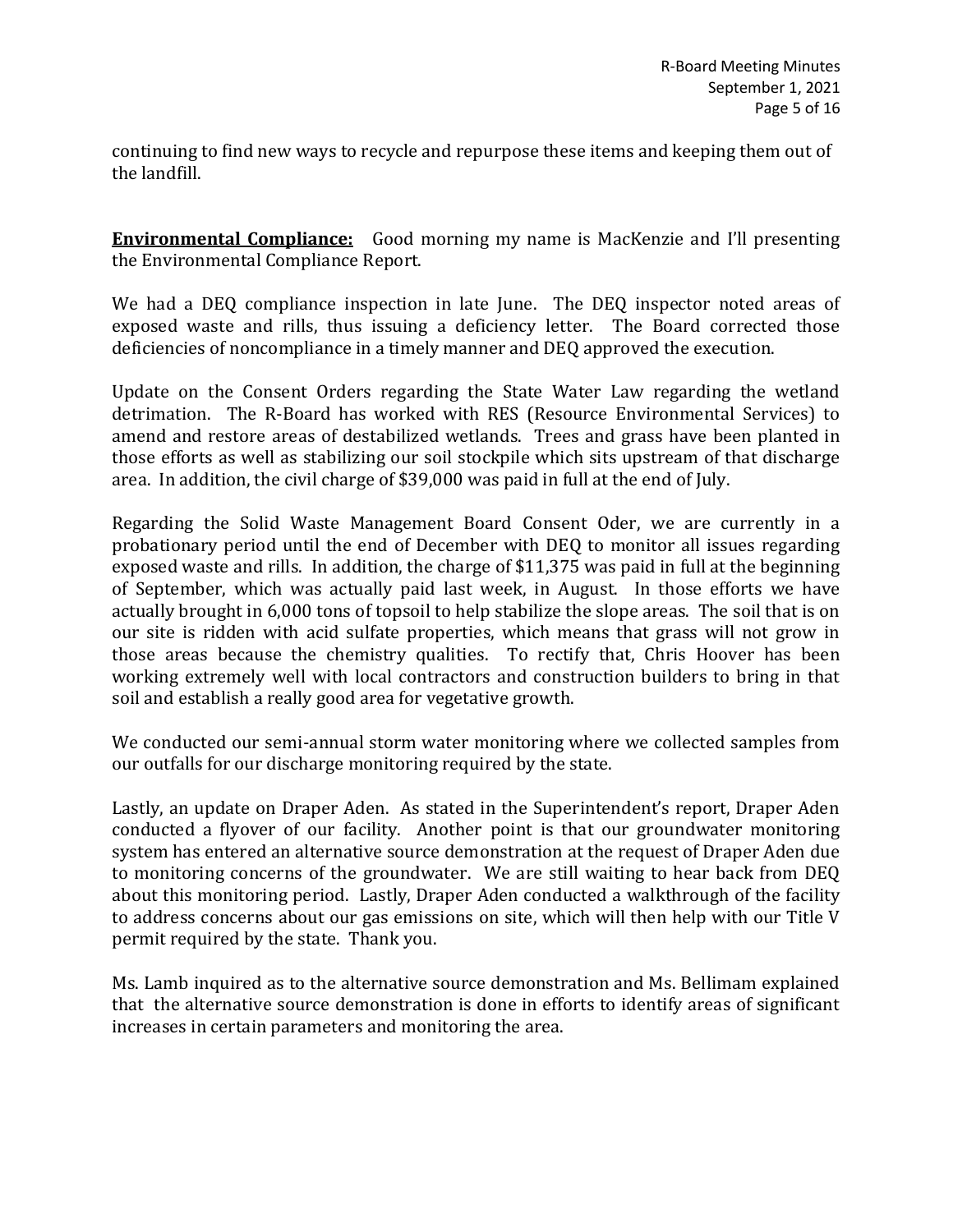Ms. Bohmke inquired as to the civil charges and the comparison with neighboring counties. Ms. Bellimam stated that her research, especially coming from the State Water Control Board, our fine was significantly lower than that of our surrounding neighbors. In Prince William County in the year 2012, they had a detrimated wetland that ended up costing them about \$60,000 and that was after a reduction. She went on to say that they are working with RES and Draper Aden to create a restorative correction action plan which really highlights what we have been doing to mitigate these kinds of problems, i.e., stabilizing stream areas with trees to help with soil erosion, and introducing native grasses as recommended by RES.

**Recycling Manager Report:** Diane Jones reported on the follow:

### **Household Hazardous and Electronic Waste Collection Day Program**

The program was held on June 12, 2021, at the Stafford Regional Airport. Thank you to the Airport Authority for allowing the R-Board to do this program on their property. A record number of residents participated. (868) Some statistics included: 13,710 gallons of materials collected, four 55-gallon drums of small batteries, 560 pounds of cardboard was recycled, and R-Board staff collected 13,560 pounds of latex paint which was hardened and landfilled. The Stafford Middle school Leo's club collected the electronic waste. They received over 6,000 pounds of material. We are in negotiation now with the Airport Authority to secure the site for future programs.

# **Electronics Recycling**

In May, the R-Board was approached by Stafford Middle School Leo's club. The club wanted to enhance the electronics' recycling collection program at Eskimo Hill Residential drop-off site. An agreement setting forth terms has been signed. The collection program will be year around. A multitude of items can be recycled including microwaves and smoke alarms. The only items not able to be collected will be old TV's and Cathode ray tubes (CRTs) The Leo's have provided all materials needed and will maintain the site. They are insured. 100% of any proceeds they receive will be given back to our community.

# **Single Stream Update**

Staff performed an RFP for the handling of recyclables. Three responses were received. An evaluation committee found Tidewater Fibre Corporation, "TFC" to be the most responsive. Key points of the RFP include:

- Significant expenditure savings compared to the current contract.
- Compactor rental fee reduced by 50%
- 100% revenue market split for processing costs. (current contract is at 50%.)
- Increase in transportation costs. (from \$315 to \$360 per load.)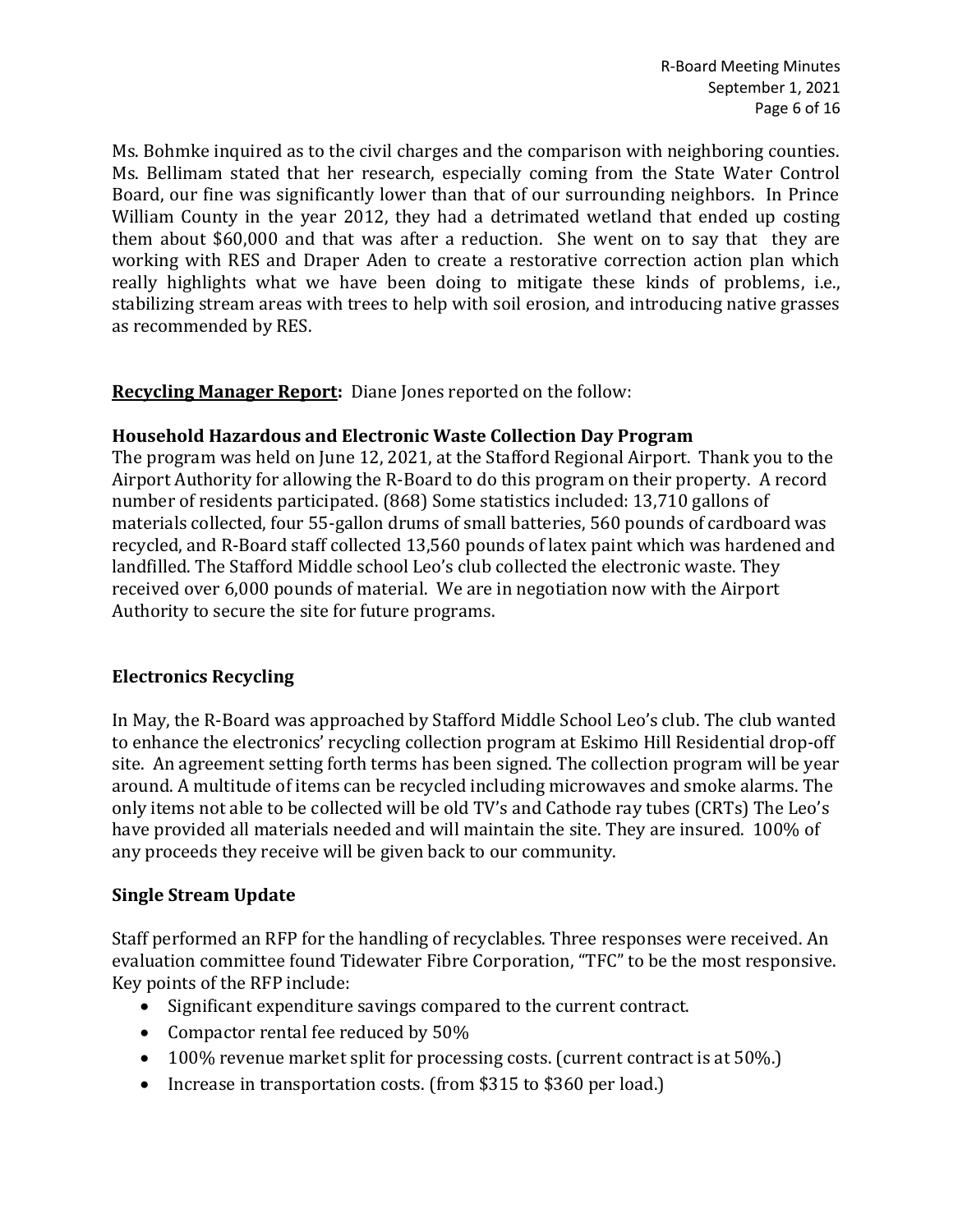- Potential to provide intermediate processing which would increase revenue.
- Potential to improve system for others in the market.

A resolution requesting approval to award a contract to TFC will be presented to the Board later in this meeting.

A "Rethink Day" is being coordinated with Habitat for Humanity. It is slated for November 6, 2021. It will be held at the Belman Road Residential Drop-off site. Habitat will be asking for larger items for reuse such as furniture, fixtures, unused building materials.

# **Litter Control and Education Outreach**

## **Department of Environmental Non-Competitive Litter Prevention and Recycling Grant**

The FY22 grant application was submitted. The report requires submission of program activities for the year prior. Some highlights include:

- 4,024 volunteer hours were received.
- 128,600 lbs. of roadside litter were collected.
- 94 probationers cleaning roads were managed.
- The total value of the free clean-up hours \$109,304.

It was noted that M.C. Morris, Community Outreach Supervisor has moved on to a new position with the City of Fredericksburg. Her replacement was introduced earlier, Francesca Johnson. A part time contract position has been put in place for the management of the probationary road cleaning program. This position will be paid out of the Litter Grant funds.

# **Outreach**

Outreach work this quarter included:

- Partnership with local radio station B101.5 which gave the R-Board substantial promotional value.
- Landfill tour and activities with the Colonial Forge Commonwealth Governor's school.
- Leo's new recycling electronics program made front page of the local newspaper.
- The formation of a new group the "Litter GetHERS" of which Supervisor Bohmke supports will be focusing on litter prevention efforts as well as environmental education.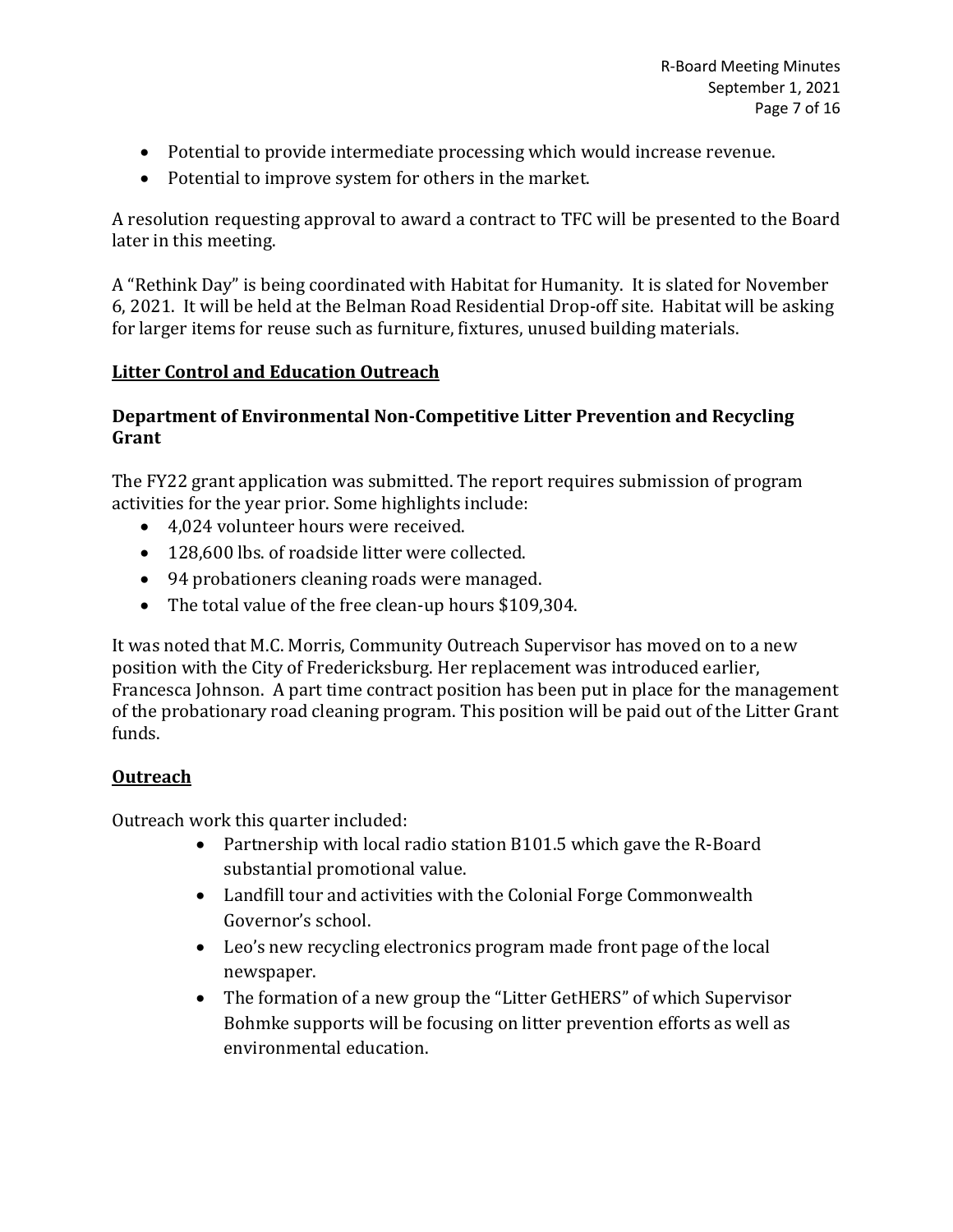Questions post presentation included:

- Because we are changing contractors will what we can recycle change? No all will be the same.
- How about glass. Are we still encouraging the public to separate? Yes
- We originally had an agreement with Goodwill to collect reusable items. What is the status of that agreement? Staff continues to work with them to return. Goodwill is saying the inability to secure staffing for the program is the issue.

**Report on Finances:** Mr. Buchanan reported on the following:

**Financial Status** – For last year unaudited, FY2021, revenue came in above budget and expenses came in below budget. That included the \$3,000,000 that we used for the F-3 Cell. F-3 Cell is completely paid for. The total came in, we expected it to be in the \$4.2 [million] range and it is a little below \$4.2, that included the fines that went when we did the DEQ and I'm going to touch on that very quickly. You had asked, Ms. Bohmke, about DEQ earlier with regards to how we rate with other landfills on other sites. We selfreported that first incident, it is a large incident. Generally speaking, when you self-report it should be a lower fine because you are taking responsibility and corrective action to mitigate it. We found some areas that needed to be addressed, and as opposed to trying to repair without, we took the high road with the DEQ. That established what we did. Normally, that fine should not have been there, but unfortunately, they chose to go ahead and fine us anyway. They did reduce the fine from the original, I think we had a 20% reduction from the original. But that was all included with the F-3 package, so we were able to get everything built and done and as far as going forward, bringing that soil in that MacKenzie had talked about, is huge. We were able to bring that in at no charge. What that meant it is they were able to bring it into the site that we wanted it to, so we were bringing it into the top of the slopes and able to push it down which is, as everyone knows, the pH level of the dirt in Stafford County is, we are looking for a pH of 6 and our soils are at a pH of 3. By adding good soil, we are able to establish this and in September we are going to hydroseed and that will take care of our slopes. Chris Hoover has done a wonderful job of getting all of that prepared.

Going back to the numbers for FY2021, everything came in below projected numbers. We look extremely well. Going to the first month of FY2022, all of the numbers were above projection for revenue and below projection for costs. These figures are unaudited, there could still be some movement with auditing the first three months. At this point however, finances are in good shape.

As far as money in the bank, we used what we anticipated for the building of F-3 and we still have over \$13,000,000 in reserves.

As far as closure and post-closure, we are still in the \$9,000,000 range, so we still have a good cushion.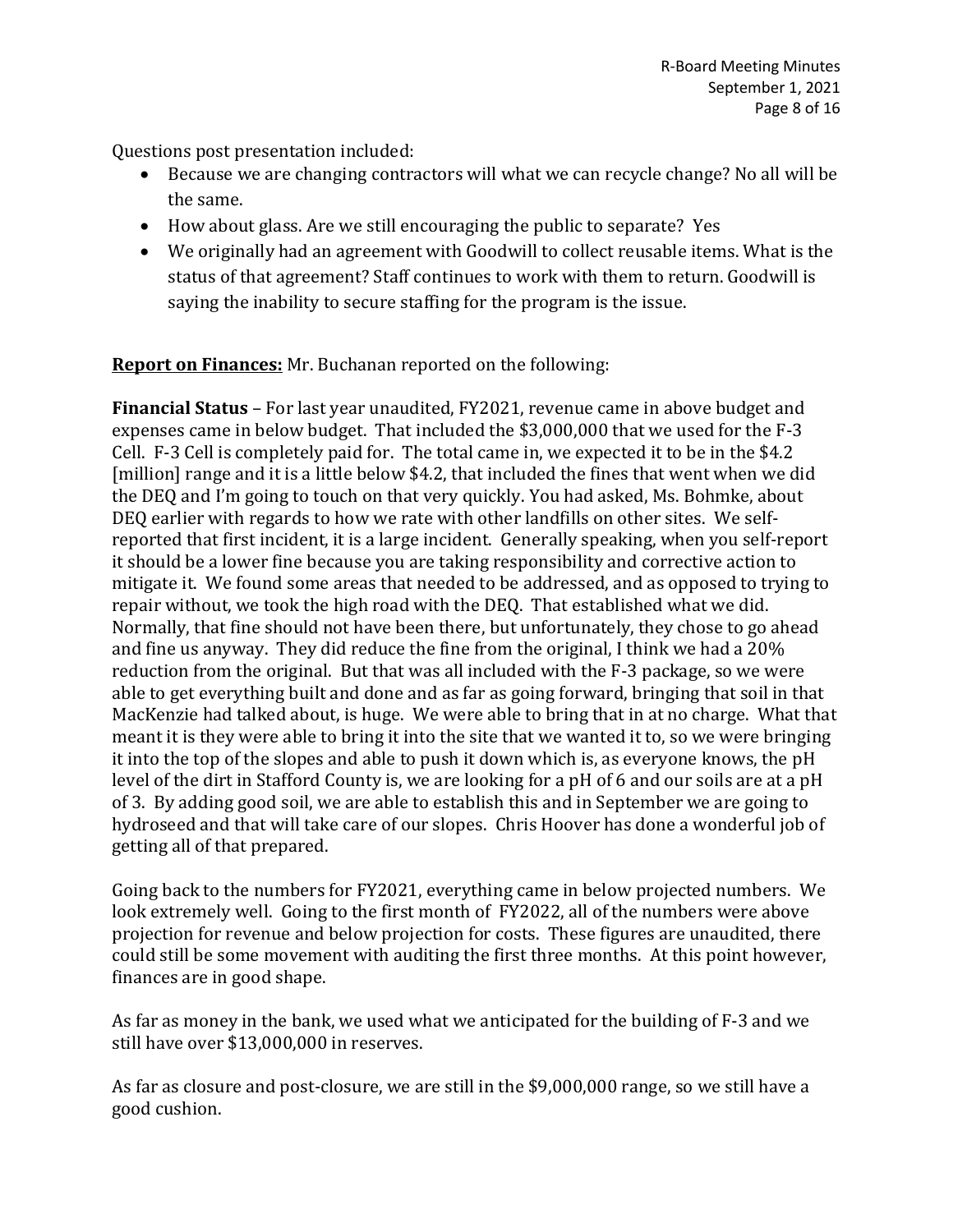Regarding weight and materials, we always look at year-over-year. We are within 1%. 2% of last year where our materials were coming in, so we are getting a good flow, our commercials picked back up and the residential is starting to slow down and that is because people are going back to work so the trash is coming in from a different source, we have a higher volume with the commercial and the commercial will bring in more revenue.

**New Equipment** - We had in our budget for FY2022 a tarping system. It was at a cost of \$75,000. As part of our memorandum, we are not asking for a resolution, but are requesting alternatively to use that money for purchasing a Posi-Shell type system. I know back in 2016-17 they had done a quick study on that at the landfill and decided not to use it. We have reached out to several of the other landfills in our area and they have been very successful. It also helps to mitigate the problems with our dirt. We will be able to add additives using a sprayer system. What we are going to do is, instead of buying the tarping system, we are going to do a Posi-Shell system. The Posi-Shell system is \$72,000 so it is in the same price, we fill we can cover materials at a cheaper rate on a daily basis and make better use of manpower. Currently we are moving dirt and liner systems and it is taking three to four hours every day. With the Posi-Shell system we can do it in 30-45 minutes and so we will cut down a lot on our labor and our cost. So that is the reason we are going to recommend going to the Posi-Shell and we have also got several, Spotsylvania is one, that we set there and observed them placing it on and it helps with exposed waste and rills that MacKenzie talked about before because when you spray this on it stays there, as opposed to the dirt that washes away you can reapply it and do it in a very short period of time. The beauty of it is that the Posi-Shell applicator is basically a hydro seeder, so you get a piece of equipment that is used for several different uses as opposed to just using it for covering every day.

Ms. Bohmke: Are there any health risk with that chemical for any of our employees? Do they wear a mask when that applicator is…?

Mr. Buchanan: They will use a mask when they do the application of that, but it is proven, it has been around 20 odd years and it's been a proven entity and they continually get it better. Years ago, it wasn't as good an applicator as it now, they have made some drastic improvements and we think that health wise for the employees we don't any problems with that it has been proven that that has not been a problem.

Mr. Buchanan: So, we have two Resolutions that we'd ask to be voted on today. The first one would be our Public Hearing for our trailer fees.

Ms. Bohmke: This would be RB-08

Mr. Kelly: Madam Chair may I ask a quick question back on Finance?

Ms. Bohmke: Yes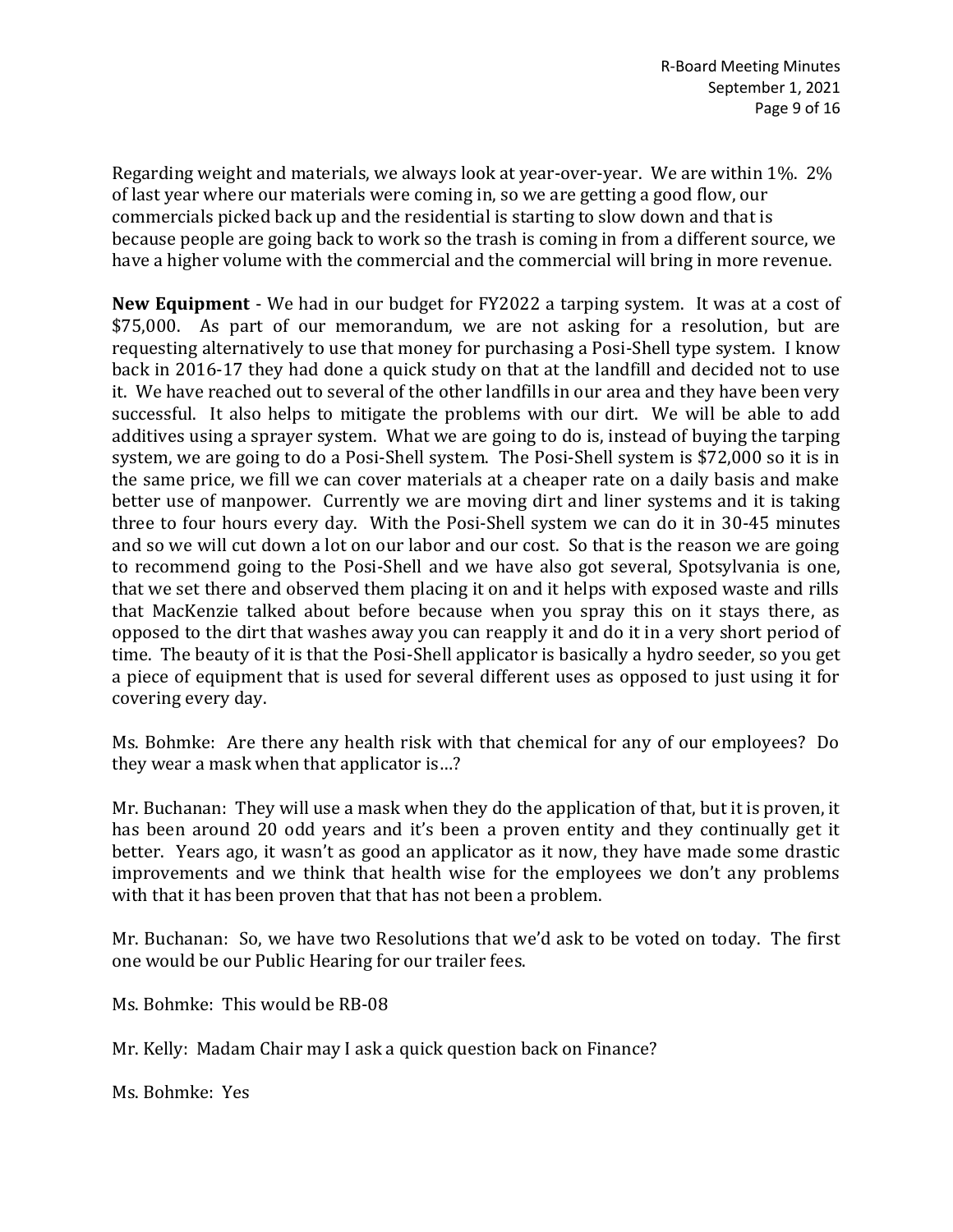Mr. Kelly: First off, I want to thank the staff and everybody's hard work here because I was on the R-Board at a time when we just paid everything in cash, it was no big deal, we just write a check, bought it. Then I came back on, and it wasn't quite as robust as it once was, train wreck would be a good description. Through your hard work we are back to a point where we have funds in the bank, we are relatively stable. The reason I ask that is, and I think one of the other problems we aren't going to have Joe with you leaving is we've talked and talked about having some type of brain-storming on where we are going with waste management because obviously the industry is changing and we are going to have to change with it, both with regards to recycling and composting and how we handle trash and we need to get kind of a handle on what that direction is, from the standpoint that we are starting to build back our reserves and I know we have a lot of funds currently available, but it would be nice, maybe at the next meeting, and I know that's going to be on somebody else's shoulders, is projecting out what is undesignated versus designated funding, because I know we have a lot of equipment that we have to buy and we have to do these things. So what cushion are we really looking at with regards to these numbers. I'd really like us to start talking about okay, if we are going to have to start taking a shift in the way we deal with this, can we start banking some of that money now, to be in a position where we can make shifts, which gets back to the conversation of what the heck are we going to be doing with trash in the next 20 years, which is not probably the way we are going to be handling it today. So, if we can get some sense of that financial component, designated versus undesignated with funding and maybe some idea of what we should be looking at both on the composting, recycling and even trash handling components so we can start having a good conversation on where we are going to go in the next few years.

Mr. Buchanan: I want to address some of that, just right now, and there will be a longer answer, but the short answer is for FY2022, we were able to bank \$500,000. We were able to do that through doing a lease program with our capital equipment as opposed to doing a straight purchase as you said, write a check for it. It will put us on a program for years going forward that we can do a replacement system based on three or four years as opposed to waiting eight years until the equipment has failed and so this will put us in the program so that we will have redundancy of the equipment and be able to put money in the bank as opposed to using it for capital expense. We are able to put money forward for building of Cells, capping of landfill, for all those different things that are needed, because it was proof in the pudding when we were able to self-pay for Cell F-3 as opposed to having a loan type scenario. Going forward we are looking to have a program with Caterpillar to continually be able to replace the equipment going forward and is staff has done a very good job of finding ways to do, keep materials out of the landfill. That is our goal. Even though we are a landfill company, we still want to make sure that we are keeping materials as much as we can out of the landfill. So, we will get, I still have one more meeting left in me, so we still will have, I will get you a five-year plan on the financial side showing the equipment, the cost of what we are looking at going forward and what you can expect.

Mr. Buchanan: So, we will have the Resolution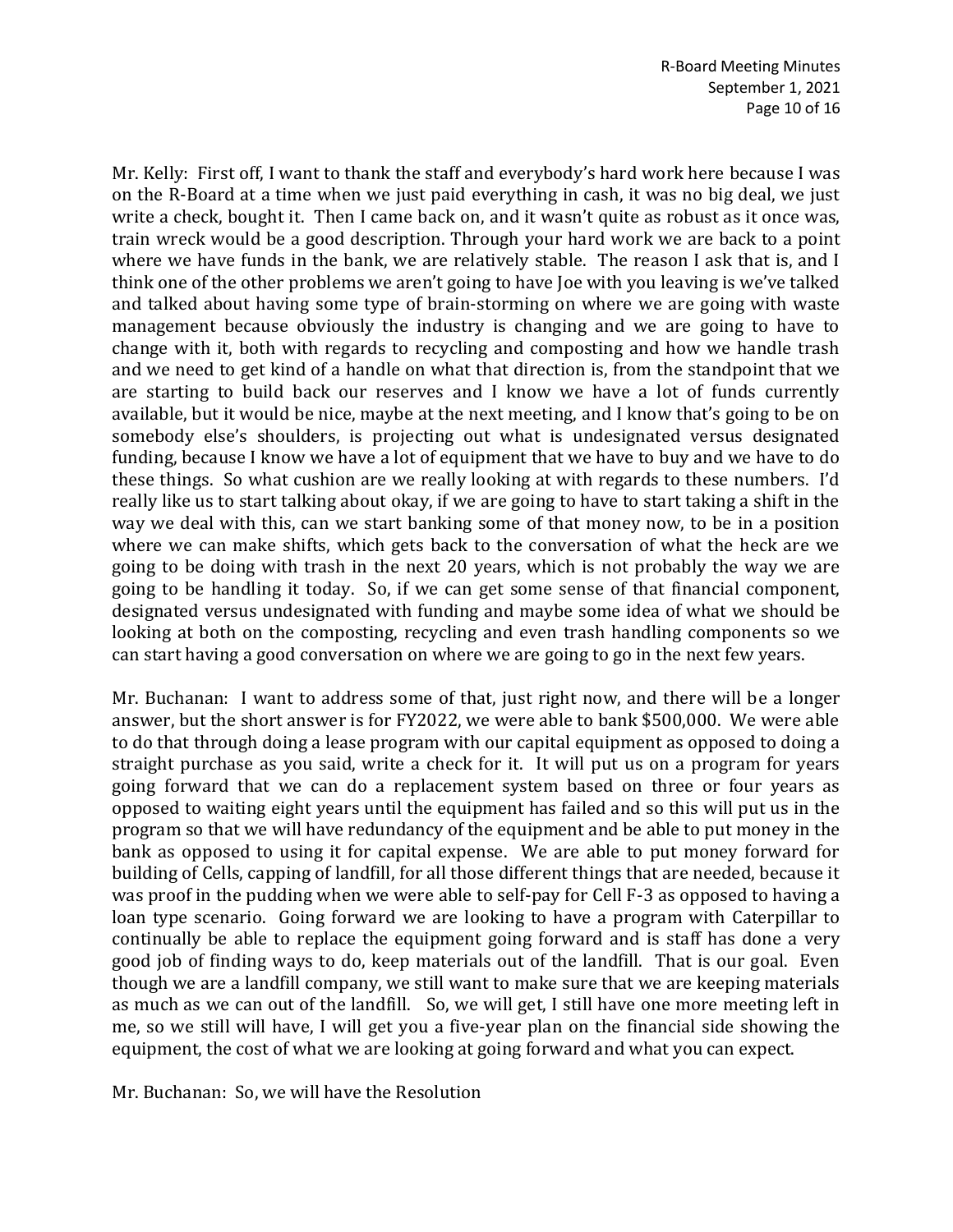Ms. Lamb: It is related to that. When we talked about the lease program before, which you brought to us, which is a great program, and thank you for doing that, but I wondered why were weren't doing that for the Posi-Shell Applicator. Why aren't we leasing that instead of buying that?

Mr. Buchanan: They don't offer the same program. Caterpillar we are taking advantage of a program that they only offer to municipalities. Posi-Shell will do it but it's like at 18% and for that, and we already had the funding set aside for the tarping system. We felt it would be in our best interest to do it on a purchase.

Ms. Bohmke: Don't we have an established relationship with a bank where they could loan us the money. I mean the interest rates are still at an all-time low. It may not be at 2% like for municipalities, but I mean, I would think it would be four or five maybe, over a three- or five-year period. Have we looked at that? I just hate to pay cash for things right now when rates are so low.

Mr. Buchanan: Agreed and no, we have not looked, as far as getting the banking and such. What we did not want to do is, one, I think this is a Bill Hefty question, I don't think we can do loans only based on if you have a non-appropriation clause involved. To go through the bank, they have a problem with that because you can't go beyond one year because we have to have a voted-on budget. And so, Caterpillar allowed us to do a non-appropriation clause so every year, even though it is a four-year lease, we have to renew it every year.

Ms. Bohmke: So, in essence, I used to be in that business of public finance, so the whole non-appropriation versus appropriation while Caterpillar doesn't require that, they have to require it because it is state law. While it is not in their Agreement, we have to appropriate the funds each year, so if we came back next year and said we aren't appropriating any funds, sorry you are out of luck, they can come and repossess all of the equipment that was on that Lease, so I think that even though the bank may have an non-appropriation clause, it doesn't matter, we are going to appropriate the funds if we have the money, so I would appreciate you looking into that if you could.

Mr. Buchanan: Absolutely.

Mr. Withers: My guess is that the City and Stafford would have to guarantee such a loan. I don't think they would do it on this R-Board, I'm not sure, you are starting to get into a really complicated situation here with a loan from a bank. I can't imagine we would have the authority to borrow that kind of money without a guarantee from the County or the City, so you might want to consider that also.

Ms. Bohmke: Okay. Moving to our Resolution on our favorite subject, trailers. I'm so appreciative that you brought this back. We have RB21-08 is there a motion?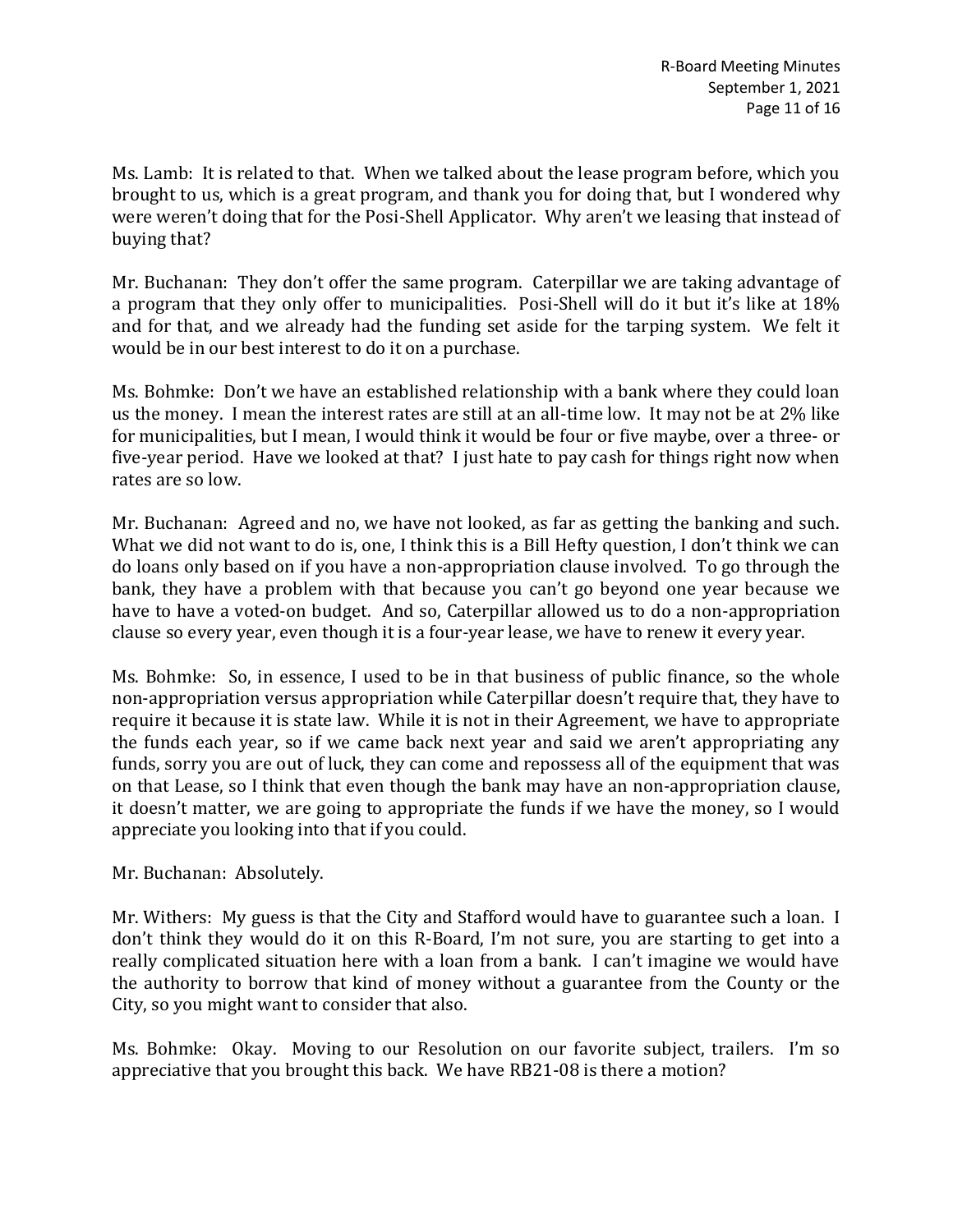Mr. Kelly motioned, seconded by Ms. Lamb, to adopt proposed resolution RB21-08.

#### **Discussion:**

Mr. Kelly: I want to thank you for coming up with kind of hopefully something that everybody can live with in reducing some of the fees with regards to the trailers. My biggest concern here is we are jumping around to deal with a symptom which is what you are saying in here is commercial haulers bringing stuff in under the wire we will put it, and I'm assuming from reading this report it is pretty much a regular issue. My question is, more of a question to Stafford County I guess, what actions can we take, even if we were to spot check on a random basis and get something…I'm trying to figure out how we deal with this, because the real issue is commercial haulers trying to get under the wire which is costing everybody else in this community some money. My guess is from reading this report, you guys have got a pretty good idea of who some of these firms are who are doing this. I don't know if we have to sit in a room with them and have a nice little quiet chat, or what legal actions we can particularly take, either spot checking and saying, hey, if we want to see what the load is, I want you to sign a piece of paper saying you are telling me this is a legal load to come in under residential, something to try to curb this activity, again, we have come here numerous times, we are making the people who are law abiding citizens pay for what somebody else is doing which is not lawful and I'd rather see what we could do deal with that issue. I have no problem with this, because this does provide some relief in what you are doing and I appreciate that, but we have got to come up with something to deal with this issue, the core reason for what we are doing. Thank you.

Mr. Buchanan: Again, we have talked to several landfills in our community and area, and they do have this problem, historical, it's always been a problem. We've worked with staff; we try to be reasonable in our expectations because there are sometimes when someone comes in and we know it is residential but they come in in a commercial looking vehicle and so we have to make decisions on the ground, and we have empowered our people to make those decisions. We've also worked with some of the people that have come through and said, "this is a onetime event, we will not allow it to happen again" and so we have started to enforce that, we just haven't drawn a line in the sand where we are going to get into a physical altercation because that has gotten close to that point. We've used the Sheriff's office at some times, but at the same time we have to be reasonable in our expectations. So, we aren't going to catch everyone, we know that, it's just going to be unfortunate. When someone comes in with a U-Haul and its full of roofing material or something of that nature, we have stopped that, and we have caught that, and it's been through communications to the staff, and they have done a very good job with that. At the same time, again, we do not want to get into that physical altercation which the people that cause the problems are the loudest. We are working on that. On the trailer side, we want it to go from the five to the twenty we wanted to put an equitable size in there so that it would address it to be a more fair distribution of how it is paid, so it is from \$5, \$10 and \$20 is what we are looking at with a public hearing and so that will give everyone as opposed to going from \$5 to \$20, which is the big argument, we will be able to go \$5, \$10,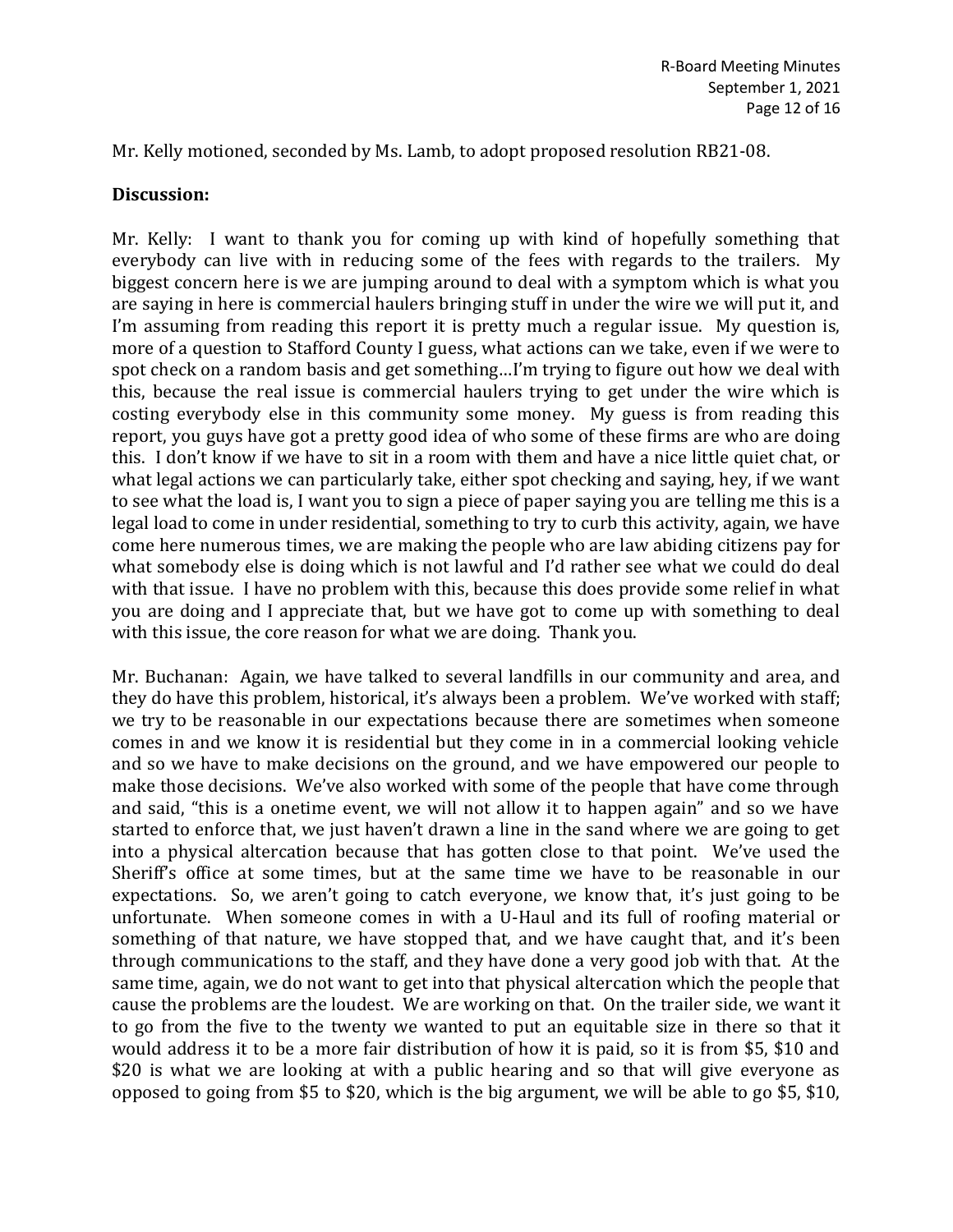and \$20.

Mr. Kelly: If I can, I understand what we are trying to do, and I'm assuming that if somebody is "caught" that we tell them to take it over to the commercial hauling and pay there. I think we need to go…I used to do insurance work for the City of Virginia Beach. Virginia Beach did something. They went ahead and an issue and they realized it was becoming worse of an issue, and they basically paid a lot of money up front to deal with the issue on the understanding that on the back end it would even itself out and become better and it did. So what I'd like to know if my colleagues agrees, if there is, what is our legal next steps, what are the costs associated with those and let us have a conversation because again, from reading this report and we continually have this discussion and we are saying we are trying to take care of it, we are dealing with it the best we can, yet we keep putting the loss on our residents. I would rather we, if we have to, put a little up front and take a little effort and a cost and hopefully send a message that this is just not acceptable and take it. Instead of "oh go take it over to commercial" there has got to be something we can do to say "you know what? You are going to have pay extra for that or do this." Something to take it to the next level. We might not adopt it, but I would like to know what that would be.

Mr. Buchanan: And again, I only have one more meeting, so this would be to my successor, what I would recommend is still to go to weights. Until you get to where you weigh everything that comes in there you are not going to get an equitable all across the board, because then you are going to find that the average person has 38 pounds per week, we know that, it is historical, we know what they should have. We look at the total population of both Fredericksburg and the County of Stafford and that's how we come up with are we getting our reasonable amount of material coming in. We are within a percentage point, so what do we do to prevent the commercial? The only way you are going to do that is through a scaling system. What I would recommend a third gate and the third gate would have a nice scale system, but you are looking at close to a million dollars to do that. We want to have that study done this year so that we can say this is what we propose going forward, that was my plan.

There was discussion about how altercations were handled at the site and how often the Sheriff's Department had to be called and how there are records kept for repeat offenders.

Ms. Bohmke: Okay we have a motion and a second, any other discussion? Alright. By voice, the vote was:

| Yea: | (6) | Baroody, Bohmke, Foley, Kelly, Lamb, Withers |
|------|-----|----------------------------------------------|
| Nay: | (0) |                                              |

RB21-08 reads as follows: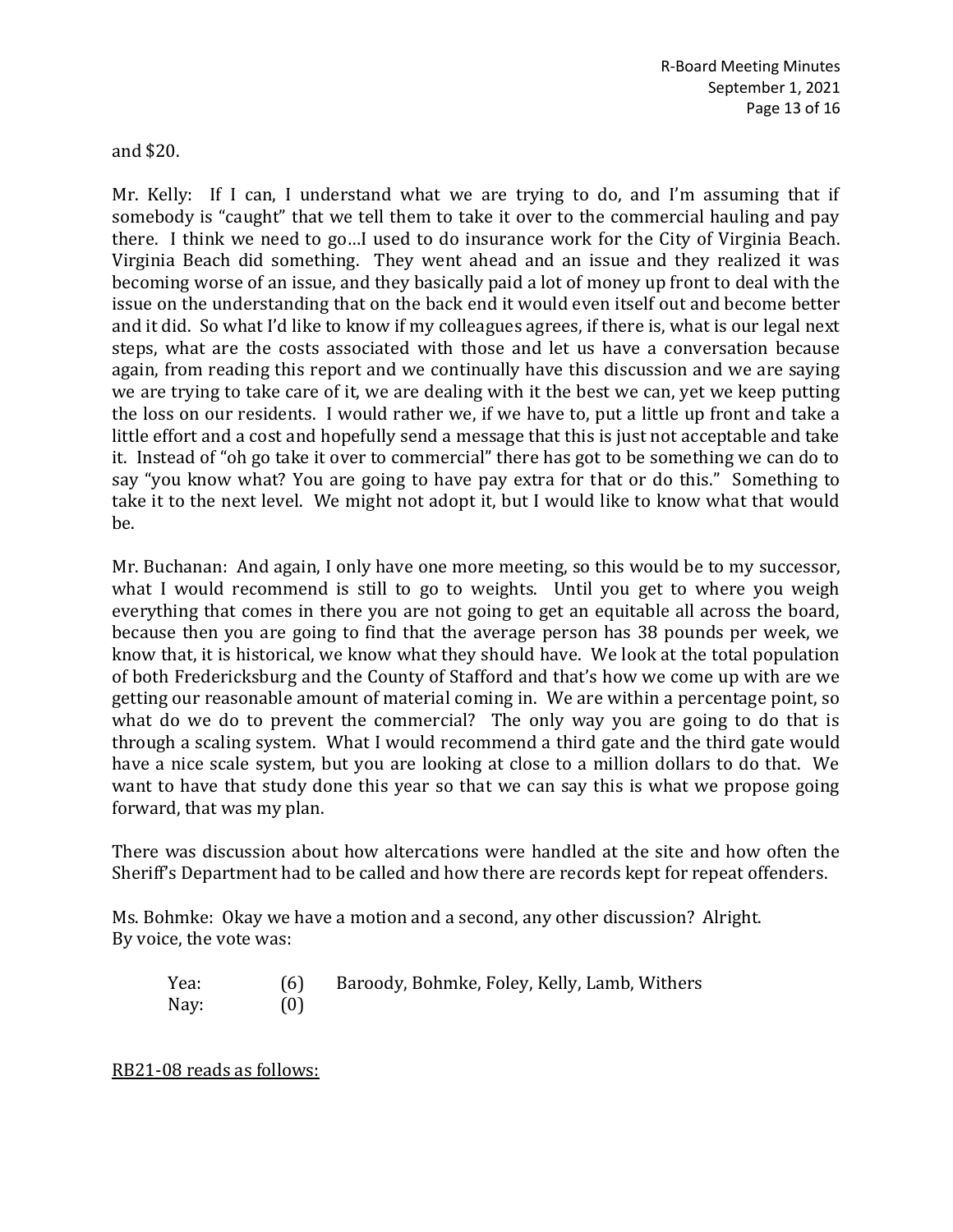#### A RESOLUTION TO AUTHORIZE A PUBLIC HEARING TO CONSIDER CHANGES TO THE FEE SCHEDULE REGARDING OVERSIZED LOAD FEES

WHEREAS, on May 15, 2019, the R-Board adopted resolution RB19-02, which established an oversized load fee; and

WHEREAS, this fee allows trailers over 8-feet in length carrying solid waste to be charged a fee of \$20; and

WHEREAS, staff allowed exceptions to the rule by allowing residents to transport solid waste in trailers with up to four (4) 100-gallon trash bins for a \$5 fee; and

WHEREAS, staff would like to review and make appropriate adjustments to the fee; and

WHEREAS, staff recommends a public hearing to consider all options;

NOW, THEREFORE BE IT RESOLVED, by the Rappahannock Regional Solid Waste Management Board on this the 1st day of September 2021 that the Landfill Director be, and he hereby is authorized to advertise a public hearing to consider oversized load fee rate changes.

A Copy, teste:

### RAPPAHANNOCK REGIONAL SOLID WASTE MANAGEMENT BOARD

\_\_\_\_\_\_\_\_\_\_\_\_\_\_\_\_\_\_\_\_\_\_\_\_\_\_\_\_\_\_\_\_\_\_\_\_\_\_\_\_\_\_

Joseph A. Buchanan, Director

Ms. Bohmke: Alright we have one more public hearing this is RB21-09 this is the Resolution for Tidewater Fibre Corporation to provide the collection and processing of the recyclable materials that Diane spoke about. Is there a motion?

Matthew Kelly motioned; Cindy Lamb seconded. No discussion.

By voice, the vote was:

| Yea: | (6) | Baroody, Bohmke, Foley, Kelly, Lamb, Withers |
|------|-----|----------------------------------------------|
| Nay: | (0) |                                              |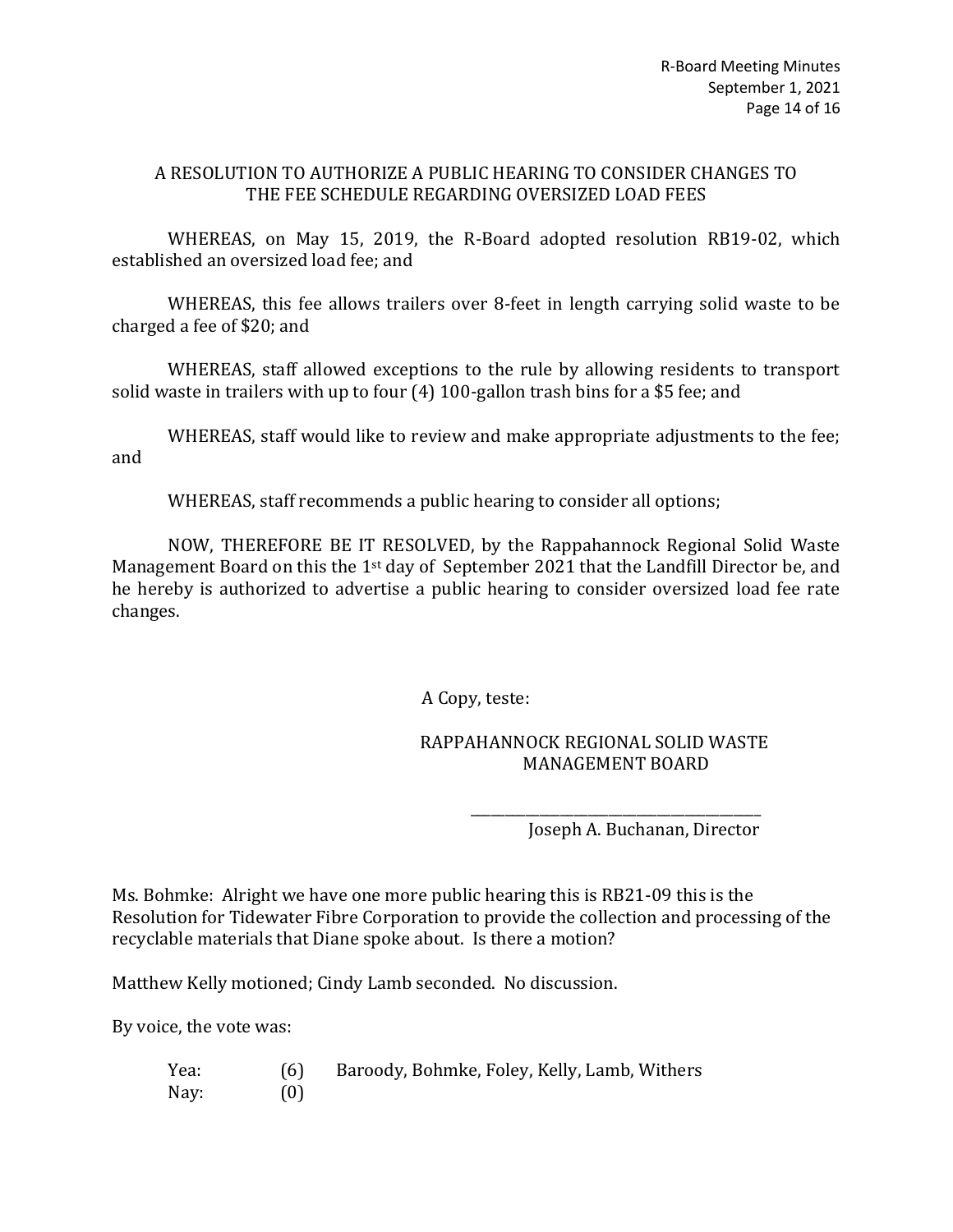#### RB21-09 reads as follows:

#### A RESOLUTION TO AUTHORIZE A CONTRACT WITH TIDEWATER FIBRE CORPORATION TO PROVIDE COLLECTION AND PROCESSING OF RECYCLABLE MATERIALS

WHEREAS, the Rappahannock Regional Solid Waste Management Board, (R-Board) must comply with DEQ regulations requiring that a mandated recycling rate to meet or exceed 25%, based on the requirements established in 9VAC20-130-125.A of the planning regulations; and

WHEREAS, the R-Board desires to promote environmentally positive waste management through the recycling of waste materials in the most responsible and economically advantageous manner; and

WHEREAS, proposals were solicited from firms interested in providing services to receive and process single stream materials from the R-Board; and

WHEREAS, three firms responded to this proposal; and

WHEREAS, following evaluation by staff, Tidewater Fibre Corporation was found to have offered the most responsive proposal; and

WHEREAS, staff recommends awarding this contract to Tidewater Fibre Corporation;

NOW, THEREFORE BE IT RESOLVED, by the Rappahannock Regional Solid Waste Management Board on this the 1st day September 2021, that a contract with Tidewater Fibre Corporation for an initial period commencing October 1, 2021, to September 30, 2022, with the option to renew this contract for additional annual periods to be negotiated and approved by both parties.

A Copy, teste:

RAPPAHANNOCK REGIONAL SOLID WASTE MANAGEMENT BOARD

\_\_\_\_\_\_\_\_\_\_\_\_\_\_\_\_\_\_\_\_\_\_\_\_\_\_\_\_\_\_\_\_\_\_\_\_\_\_\_\_\_\_